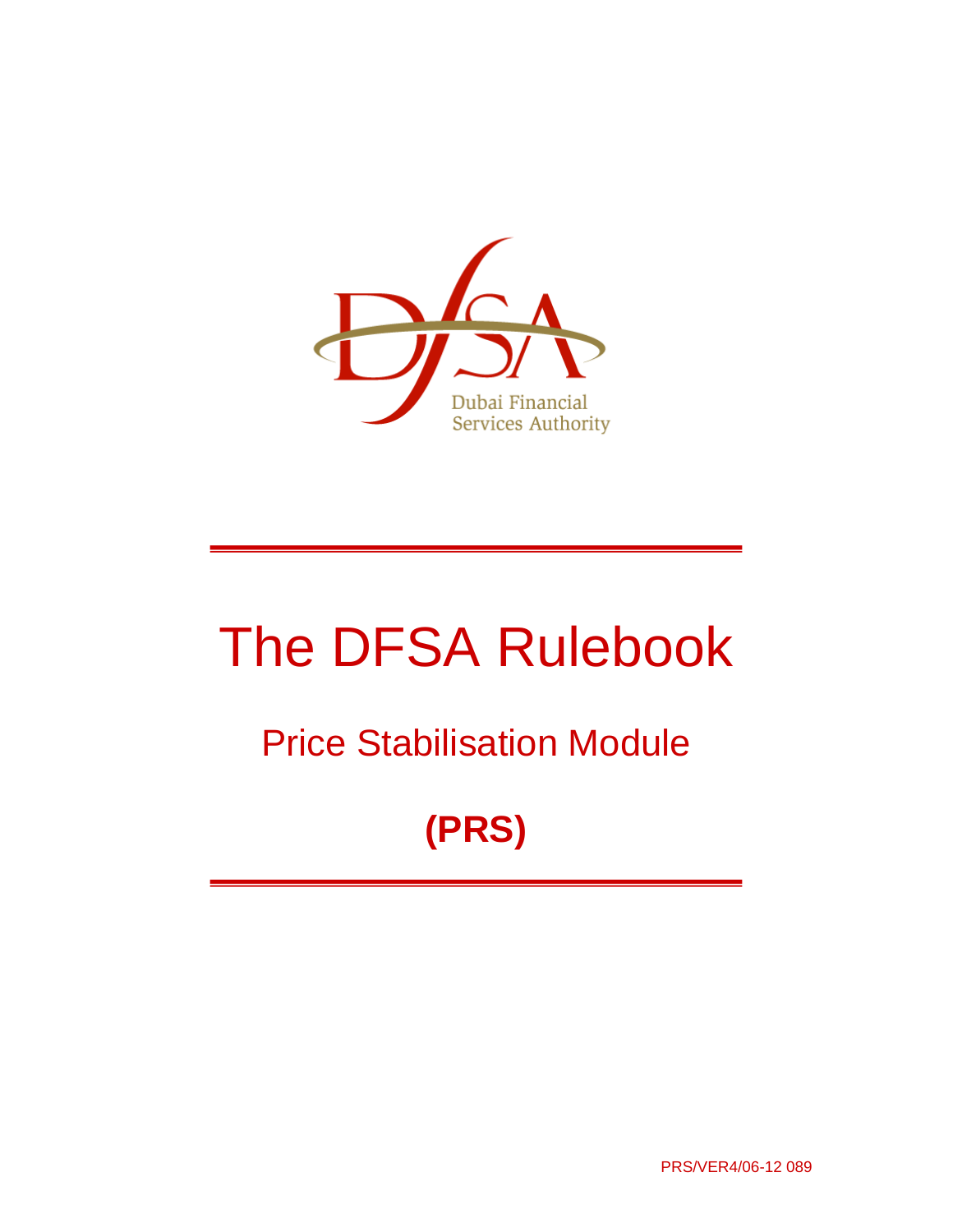

## **Contents**

The contents of this module are divided into the following chapters, sections and appendices:

| 1              |                                                                           |
|----------------|---------------------------------------------------------------------------|
| 1.1            |                                                                           |
| 1.2            |                                                                           |
| 1.3            |                                                                           |
| 1.4            |                                                                           |
| $\overline{2}$ |                                                                           |
| 2.1            |                                                                           |
| 2.2            |                                                                           |
| 3.             | <b>APPOINTMENT OF STABILISATION MANAGER AND AGENTS5</b>                   |
| 3.1            |                                                                           |
| 3.2            |                                                                           |
| 3.3            |                                                                           |
| 3.4            |                                                                           |
| 3.5            |                                                                           |
| 4              |                                                                           |
| 4.1            |                                                                           |
| 4.2            | General conditions relating to the carrying out of Price Stabilisation  8 |
| 4.3            |                                                                           |
| 5              |                                                                           |
| 5.1            |                                                                           |
| 5.2            |                                                                           |
| 6              | <b>DUAL-LISTINGS AND PRICE STABILISATION ACTIVITIES13</b>                 |
| 6.1            |                                                                           |
| 6.2            |                                                                           |
| 6.3            |                                                                           |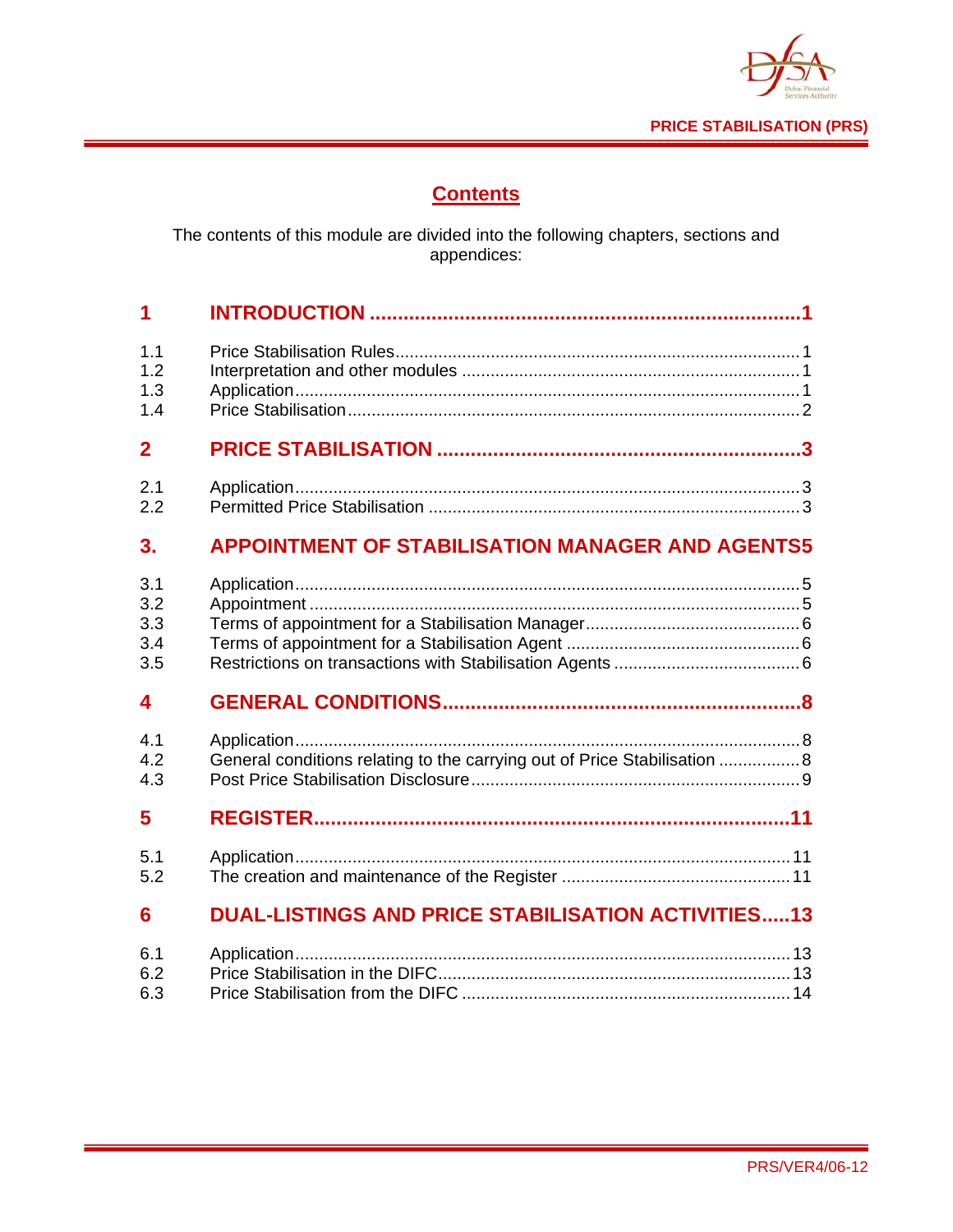

#### **1 INTRODUCTION**

#### **1.1 Price Stabilisation Rules**

**1.1.1** These Rules constitute the prescribed Price Stabilisation requirements for the purposes of Article 64(1) of the Markets Law 2012.

#### **Guidance**

- 1. The Rules in PRS prescribe the circumstances in which Price Stabilisation of an Eligible Security is permitted and the conditions which attach to such conduct.
- 2. The Rules in PRS are designed to protect market integrity by helping to maintain an orderly market for Eligible Securities (thereby avoiding volatility and market disruption) and enhance market confidence.
- 3. These Rules operate as a defence from the Market Misconduct provision set out in Article 54 of the Markets Law 2012. The Market Misconduct provisions are relevant to any conduct which may affect DIFC markets or users of DIFC markets. *Prima facie*, the stabilisation of a price of a Security is market manipulation. However, Article 64(1) provides limited statutory relief for the initial period of trading. This defence is available, in relation to Eligible Securities, to a Person who can demonstrate that his behaviour is in accordance with these Rules and does not constitute Market Misconduct.

[Amended][RM70][VER3/07-10]

#### **1.2 Interpretation and other modules**

#### **Guidance**

- 1. Chapter 6 of GEN applies to those to whom this module (PRS) applies. These sections provide, amongst other things, rules to be applied in the interpretation of this and other modules of the DFSA Rulebook.
- 2. The Glossary module (GLO) also applies to those to whom this module (PRS) applies.
- 3. The matters mentioned above do not in any way limit or otherwise alter the application of any module of the Rulebook to any Person to whom PRS applies. For example the MKT module applies to, among others, Issuers.

## **1.3 Application**

**1.3.1** This module (PRS) applies to every Person to whom the Markets Law 2012 applies and to the same extent in relation to every such Person as that Law, except to the extent that a provision of PRS provides for a narrower application.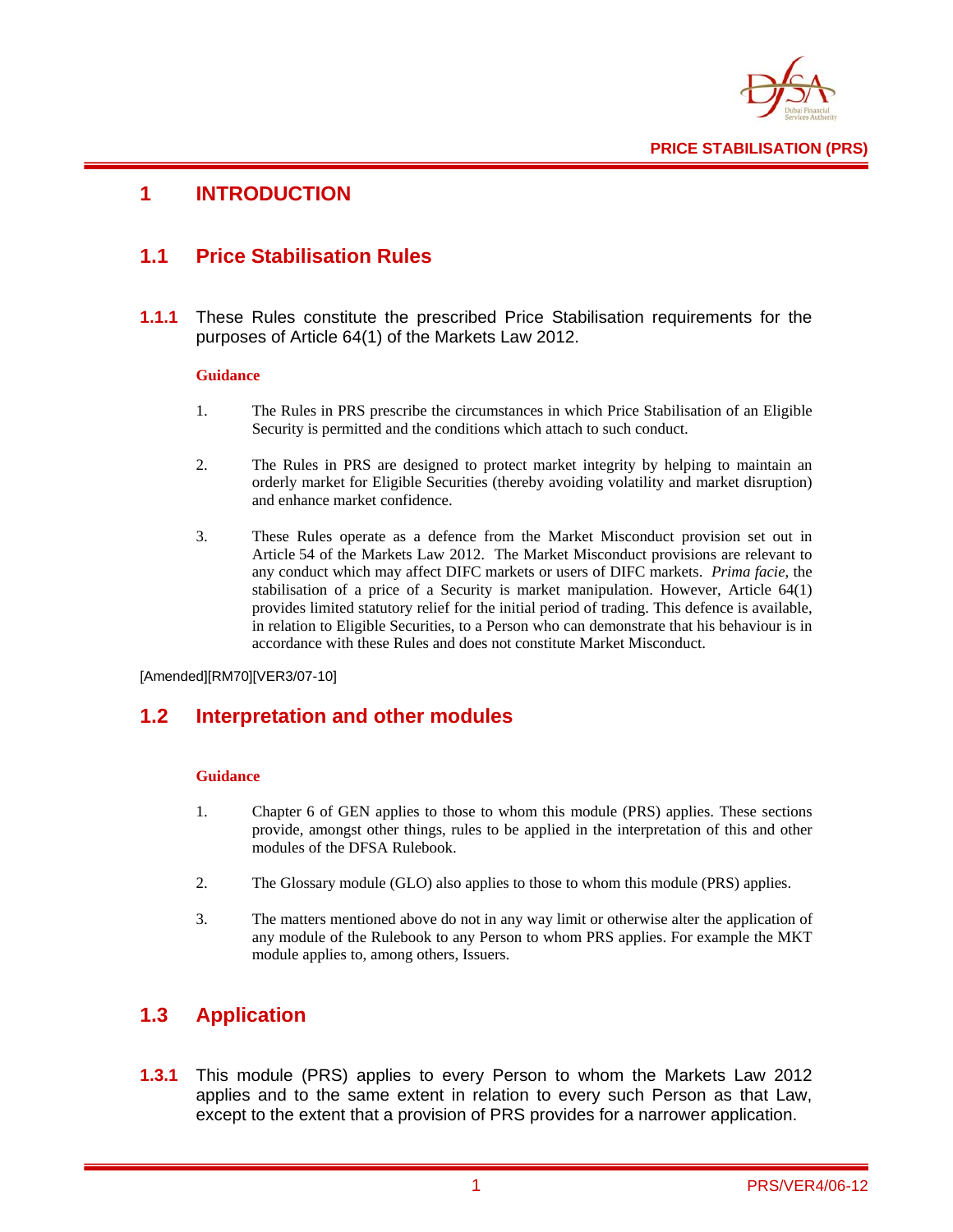

## **1.4 Price Stabilisation**

- **1.4.1** (1) For an activity to constitute Price Stabilisation it must be an activity:
	- (a) of a type described in chapter 2;
	- (b) conducted within the period covered by the Stabilisation Window in (2);
	- (c) by a Person specified in (3);
	- (d) in accordance with PRS; and
	- (e) which might reasonably have, or be intended to have, the effect of stabilising the price of Eligible Securities which have been admitted to trading on an Authorised Market Institution.
	- (2) The period covered by the Stabilisation Window is the period beginning on the date of admission to trading of the Eligible Securities on an Authorised Market Institution and ending no later than thirty days thereafter.

[Amended][VER2/02-07][RM42/07]

- (3) The Person conducting Price Stabilisation must be the Stabilisation Manager or any of his Stabilisation Agents.
- (4) Price Stabilisation may be carried out either on or off the central order book of the relevant Authorised Market Institution.

[Amended][RM70][VER3/07-10]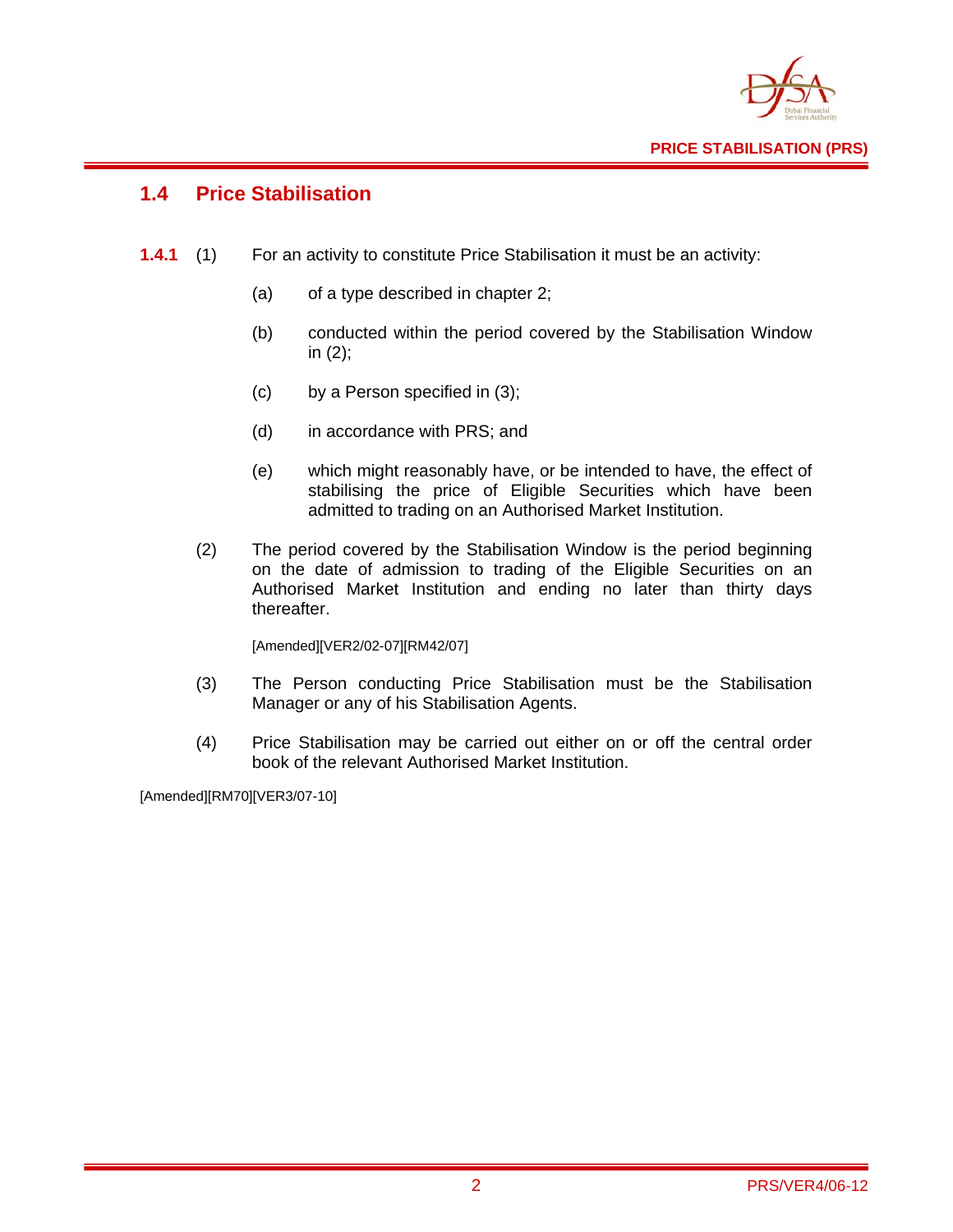

## **2 PRICE STABILISATION**

## **2.1 Application**

**2.1.1** This chapter applies to a Stabilisation Manager and to any Stabilisation Agents appointed by him.

## **2.2 Permitted Price Stabilisation**

- **2.2.1** (1) A Stabilisation Manager and, if applicable, his Stabilisation Agents may in respect of Eligible Securities
	- (a) purchase, or agree to purchase, such Eligible Securities; or
	- (b) offer or attempt to do anything in (a) with a view to stabilising the Market Price of such Eligible Securities.
	- (2) A Stabilisation Manager and, if applicable, his Stabilisation Agents must not, when engaging in an activity described in (1), in respect of Shares, Certificates over Shares, and Warrants over Shares, conduct such activity at a price higher than the Offer Price.

[Amended][RM70][VER3/07-10]

#### **Guidance**

Pricing limits do not extend to Debentures hence Rules 2.2.1(2) do not apply with respect to Debentures. Pricing for Debentures is subject instead to the requirement in 2.2.1(1) that the stablising action is taken to support the Market Price. [Amended][RM70][VER3/07-10]

- **2.2.2** A Stabilisation Manager and his Stabilisation Agents may, in respect of Eligible Securities:
	- (a) make allotments of a greater number of the Eligible Securities than were offered ("over-allotment");
	- (b) sell or agree to sell the Eligible Securities in order to establish a short position in them;
	- (c) buy or agree to buy the Eligible Securities in order to close out or liquidate any position that has been established by Price Stabilisation under (a) or (b);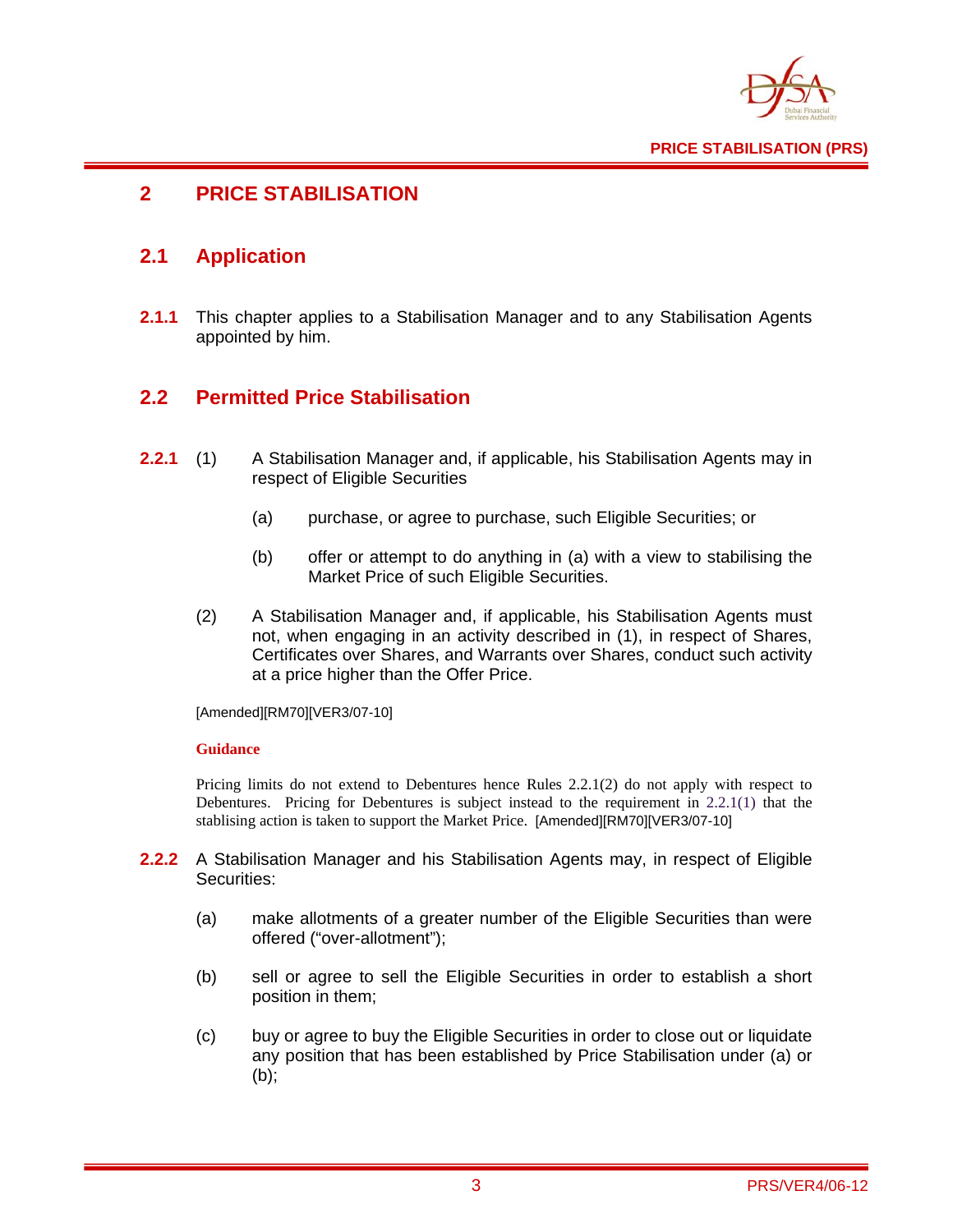

**PRICE STABILISATION (PRS)** 

- (d) sell or agree to sell the Eligible Securities in order to close out or liquidate any position that has been established by Price Stabilisation under (a) or (b); or
- (e) offer or attempt to do anything permitted by (a), (b), (c), and (d).

[Amended][RM70][VER3/07-10]

- **2.2.3** Any over-allotment permitted by Rule 2.2.2(a) must meet the following criteria:
	- (a) Eligible Securities may be over-allotted only during the Offer period and at the Offer Price;
	- (b) the over-allotment option may be exercised by the beneficiaries of such an option only where Eligible Securities have been over-allotted;
	- (c) the over-allotment option may not amount to more than 15% of the original Offer;
	- (d) the exercise period of the over-allotment option must be the same as the Stabilisation Window; and
	- (e) the exercise of the over-allotment option must be disclosed to the market promptly, together with all appropriate details, including in particular the date of exercise and the number and nature of Eligible Securities involved.

[Added][RM70][VER3/07-10]

**2.2.4** For the purposes of Rule 2.2.2, an 'over-allotment option' means an option granted by the Issuer in favour of the Stabilisation Manager and/or his Stabilisation Agents involved in the Offer for the purpose of covering overallotments, under the terms of which such Stabilisation Manager or his Stabilisation Agents may purchase up to a certain amount of Eligible Securities at the Offer Price during the Stabilisation Window. [Added][RM70][VER3/07-10]

#### **Guidance**

The Stabilisation Manager may also often be the lead manager in respect of the same offer and therefore can over-allot Eligible Securities in the initial allocation and then facilitate the stabilisation by purchasing Eligible Securities during the Stabilisation Window. A Stabilisation Manager and his Stabilisation Agents may also sell short on the market to facilitate stabilisation or in order to close out or liquidate positions established by Price Stabilisation. [Amended][RM70][VER3/07-10]

**2.3** [Deleted][RM70][VER3/07-10]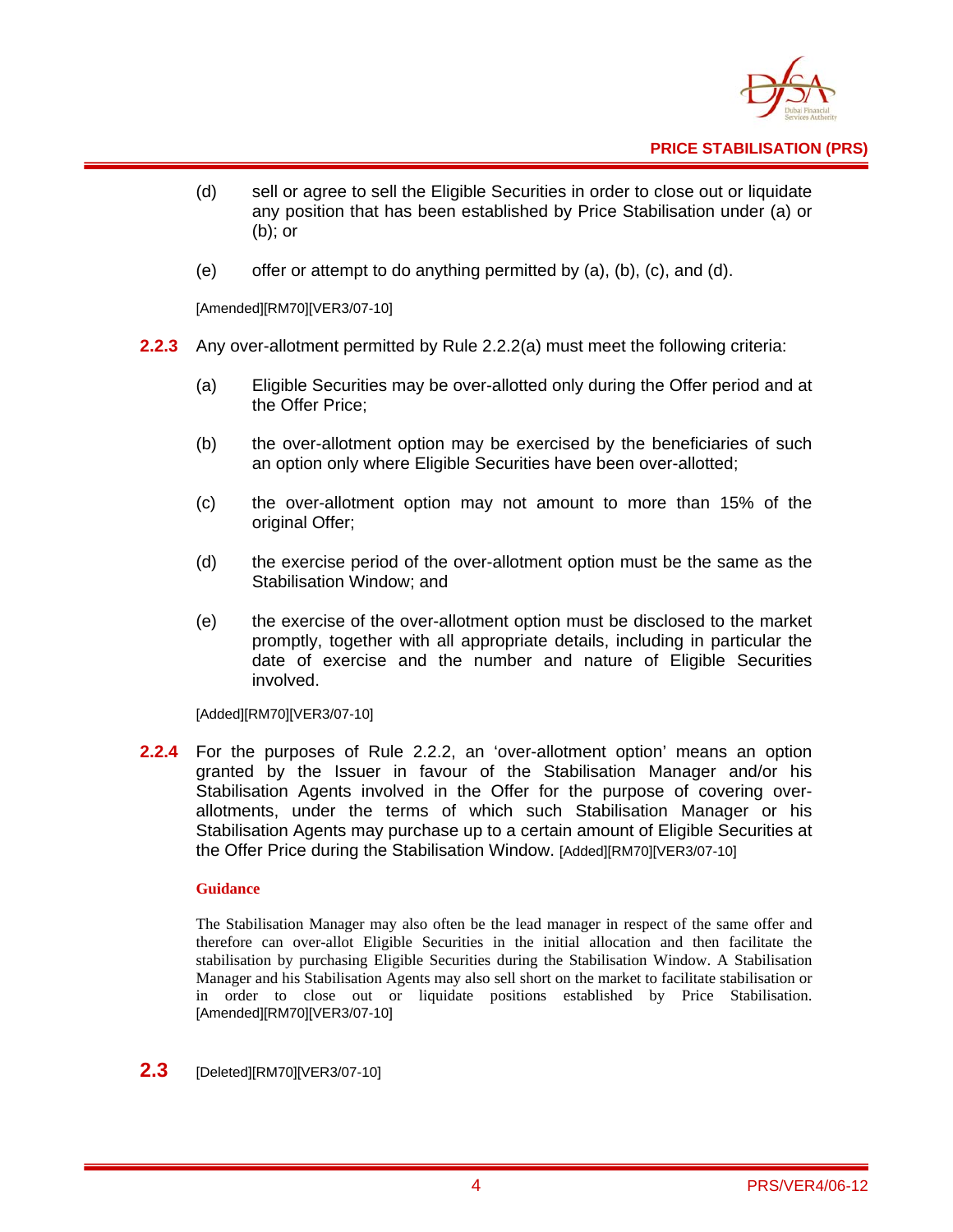

## **3. APPOINTMENT OF STABILISATION MANAGER AND AGENTS**

## **3.1 Application**

**3.1.1** This chapter applies to an Issuer and its Stabilisation Manager and is of relevance to any appointed Stabilisation Agent.

## **3.2 Appointment**

- **3.2.1** An Issuer who intends to carry out Price Stabilisation of its Eligible Securities must:
	- (a) appoint in writing a Stabilisation Manager;
	- (b) notify the DFSA of the appointment, including the name and business address of the Stabilisation Manager, the date of the commencement of the appointment and an address for service in the DIFC of the Stabilisation Manager; and
	- (c) prior to the appointment of the Stabilisation Manager, take reasonable steps to ensure that the Stabilisation Manager has the required skills, resources and experience to conduct the functions of a Stabilisation Manager.

[Amended][RM70][VER3/07-10]

- **3.2.2** (1) An Issuer must notify the DFSA immediately if the appointment of the Stabilisation Manager is to be terminated, or on the resignation of its Stabilisation Manager, giving the reasons for the cessation of the appointment.
	- (2) An Issuer must appoint a Stabilisation Manager to fill any vacancy in relation to the occurrence of an event specified in (1) and ensure that the replacement Stabilisation Manager can serve as such at the time the vacancy arises or as soon as reasonably practicable.

[Amended][RM70][VER3/07-10]

**3.2.3** Where a Stabilisation Manager appointed by an Issuer is not suitable in the opinion of the DFSA, or where a Stabilisation Manager has not been appointed, the DFSA may direct the Issuer to replace or appoint a Stabilisation Manager in accordance with the requirements in this chapter.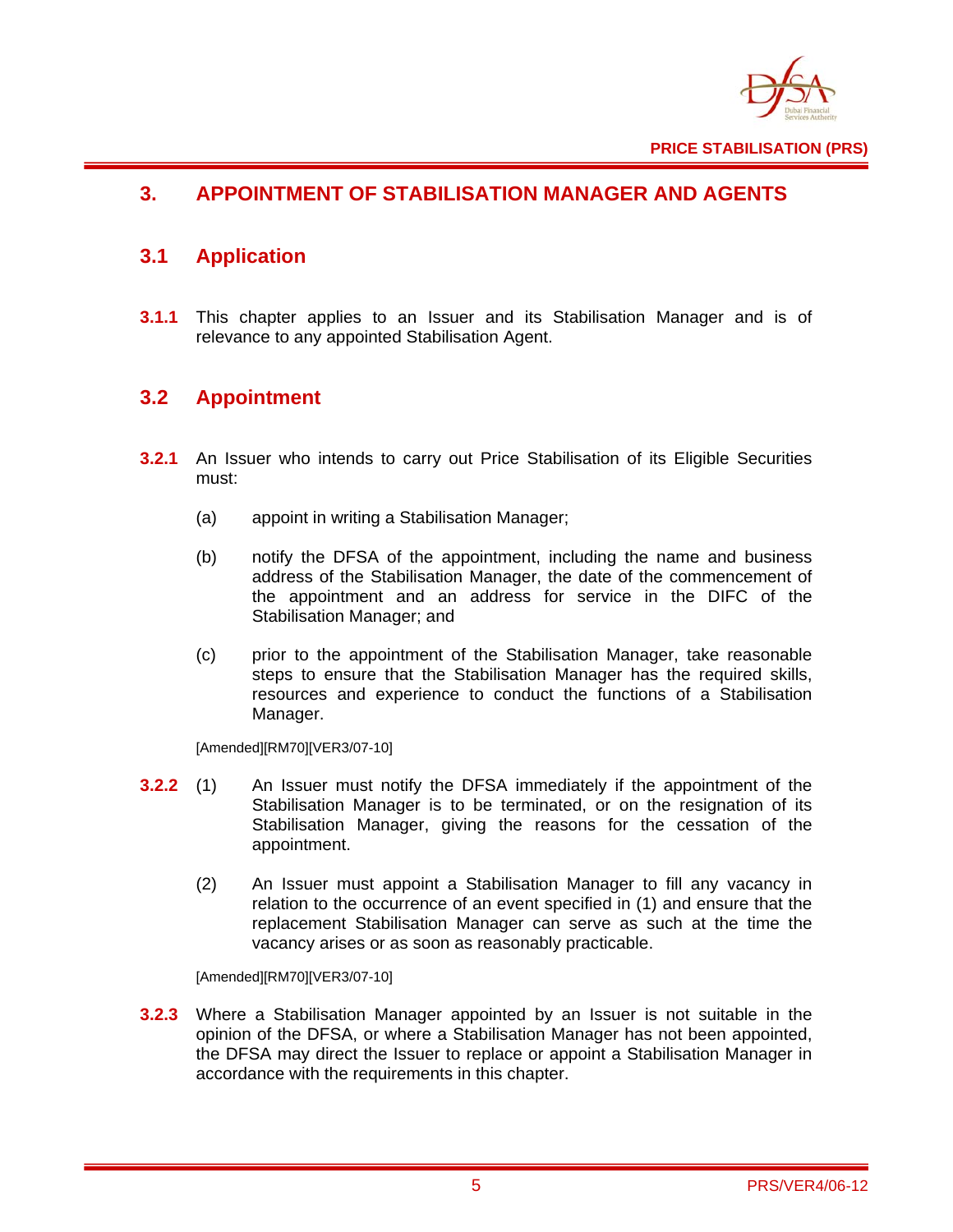

## **3.3 Terms of appointment for a Stabilisation Manager**

- **3.3.1** The terms of appointment of a Stabilisation Manager must include at least the following information:
	- (a) the period of the Stabilisation Window;
	- (b) the Offer Price;
	- (c) whether the Stabilisation Manager has discretion to commence Price Stabilisation at the Offer Price;
	- (d) whether the Stabilisation Manager is permitted to appoint Stabilisation Agents for the Price Stabilisation;
	- (e) a term whereby the Stabilisation Manager agrees unconditionally to submit to the jurisdiction of the DFSA and the DIFC Courts in relation to the activities of the Stabilisation Manager and his Stabilisation Agents in carrying out Price Stabilisation; and
	- (f) any other information that the Stabilisation Manager believes it will reasonably need to conduct Price Stabilisation effectively.

[Amended][RM70][VER3/07-10]

## **3.4 Terms of appointment for a Stabilisation Agent**

- **3.4.1** (1) The Stabilisation Manager may appoint in writing one or more Stabilisation Agents to assist him in conducting Price Stabilisation.
	- (2) The terms of appointment of a Stabilisation Agent must not create a legal relationship other than that of principal and agent whereby the Stabilisation Manager as principal is responsible and liable for any acts carried out by his Stabilisation Agent.

#### **3.5 Restrictions on transactions with Stabilisation Agents**

- **3.5.1** (1) The Stabilisation Manager must not during the Stabilisation Window enter into a transaction as principal with any of his Stabilisation Agents in the Eligible Securities which are the subject of Price Stabilisation.
	- (2) The requirement in (1) does not apply: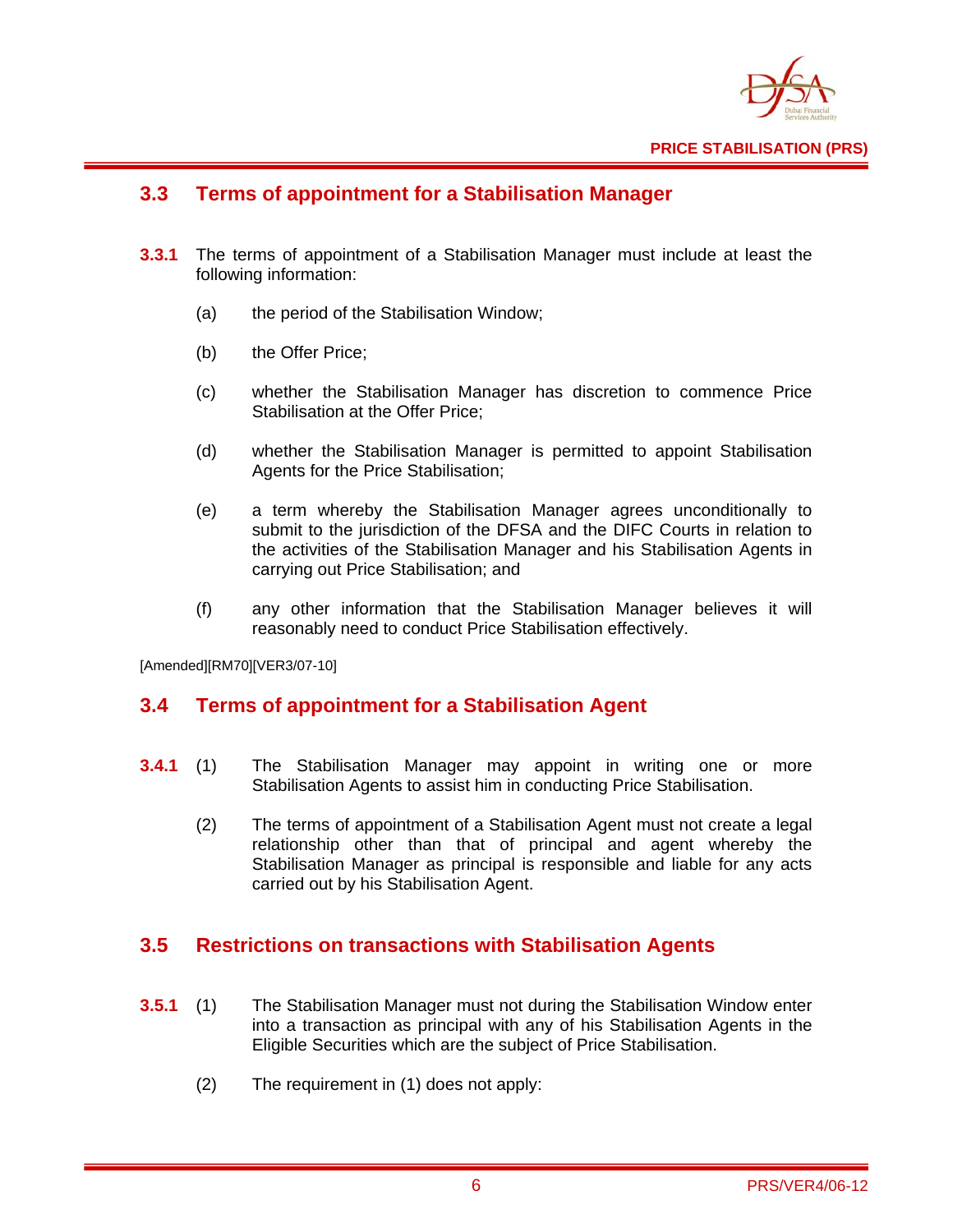

- (a) if at the time of the transaction, neither the Stabilisation Manager nor his Stabilisation Agent knew or could reasonably have known the identity of his counterparty; or
- (b) where the transaction between the Stabilisation Manager and his Stabilisation Agent is undertaken solely for the purpose of reallocating the risk of positions that were taken by the Stabilisation Manager and his Stabilisation Agent in the course of Price Stabilisation and the transaction is priced accordingly.

#### **Guidance**

Some participants in the Price Stabilisation may have accrued positions during stabilisation and Rule 3.5.1 permits transactions to 'square-off' the positions between participants. The terms on which these transactions may be carried may often be agreed in the terms of engagement between the Stabilisation Manager and his Stabilisation Agents. The DFSA may when inspecting records kept relating to stabilisation seek the rationale for any of these transactions and the price at which they were conducted.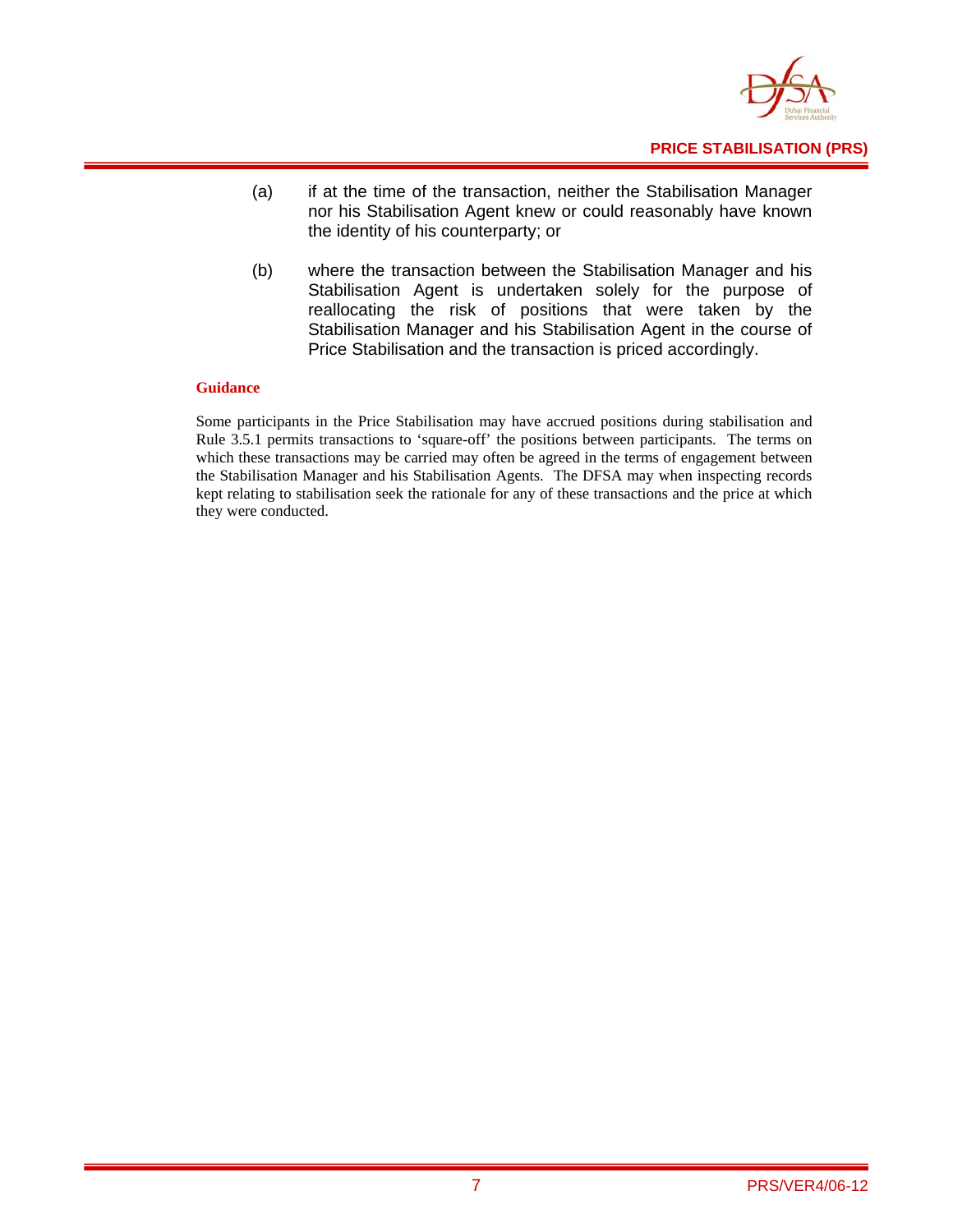

## **4 GENERAL CONDITIONS**

## **4.1 Application**

**4.1.1** This chapter applies to an Issuer and its Stabilisation Manager and any appointed Stabilisation Agent.

#### **4.2 General conditions relating to the carrying out of Price Stabilisation**

- **4.2.1** (1) For Price Stabilisation to occur an Issuer of the relevant Eligible Securities must ensure that a prominent statement appears in the Prospectus or other offering document which clearly states that the Offer of Securities may be subject to Price Stabilisation and also identify by name the Stabilisation Manager and the likely expected costs associated with the Price Stabilisation.
	- (2) For the purpose of (1), "prominent" means that the statement must appear under its own separate heading in the first few pages of a Prospectus or other offering document.
	- (3) The existence and principal terms of any option or right to purchase the Eligible Securities which are the subject of the Price Stabilisation from the Issuer, must be disclosed in the relevant Prospectus or other offering document.

#### [Amended][RM70][VER3/07-10]

#### **Guidance**

The existence of any Stabilisation Agents does not have to be disclosed.

- **4.2.2** (1) A Stabilisation Manager must not conduct, or permit his Stabilisation Agent to conduct, any Price Stabilisation unless:
	- (a) the requirements of Rule 4.2.1 are fulfilled;
	- (b) the Authorised Market Institution or other exchange on which the Eligible Securities are admitted to trading have been informed that Price Stabilisation in those Eligible Securities may take place during the Stabilisation Window and that any requirements been complied with; and
	- (c) there are systems and controls in place to ensure compliance with PRS.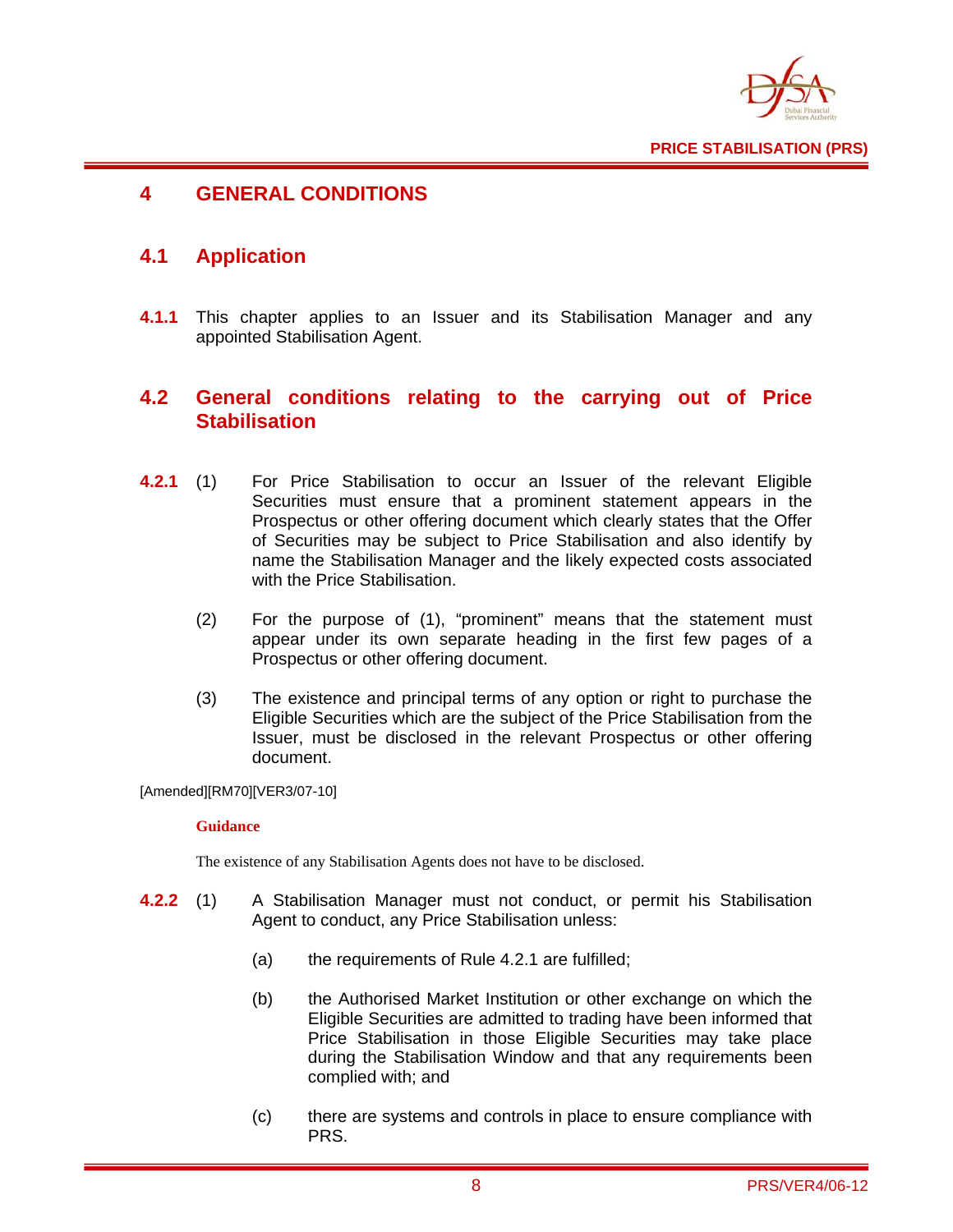

(2) A Stabilisation Manager must establish a register of Price Stabilisation and take reasonable steps to satisfy himself that the mechanisms required to update the register are in place.

[Amended][RM70][VER3/07-10]

- **4.2.3** The Stabilisation Manager must not conduct, nor allow his Stabilisation Agent to conduct, Price Stabilisation in any case where:
	- (a) the Market Price of the Eligible Securities is falsely higher than the price which would otherwise prevail; and
	- (b) the Stabilisation Manager knows or ought reasonably to have known that the falsity in the Market Price was attributable in whole or in part to any conduct by a Person who was in breach of the Market Misconduct provisions; or
	- (c) any requirements of an Authorised Market Institution or any other exchange have not been complied with.

[Amended][RM70][VER3/07-10]

## **4.3 Post Price Stabilisation Disclosure**

- **4.3.1** If a Stabilisation Manager has conducted Price Stabilisation during the Stabilisation Window, then he must, within 2 business days following a Price Stabilisation transaction, disclose to the DFSA the following details:
	- (a) the total number of Eligible Securities transacted by the Stabilisation Manager and any Stabilisation Agents;
	- (b) the average price of Eligible Securities transacted during the Price Stabilisation;
	- (c) whether a Price Stabilisation transaction was undertaken otherwise than through the central order book of the relevant Authorised Market Institution;
	- (d) if the Stabilisation Manager has an outstanding short position, the number of Eligible Securities in that short position; and
	- (e) any additional information which the DFSA requires the Stabilisation Manager to disclose.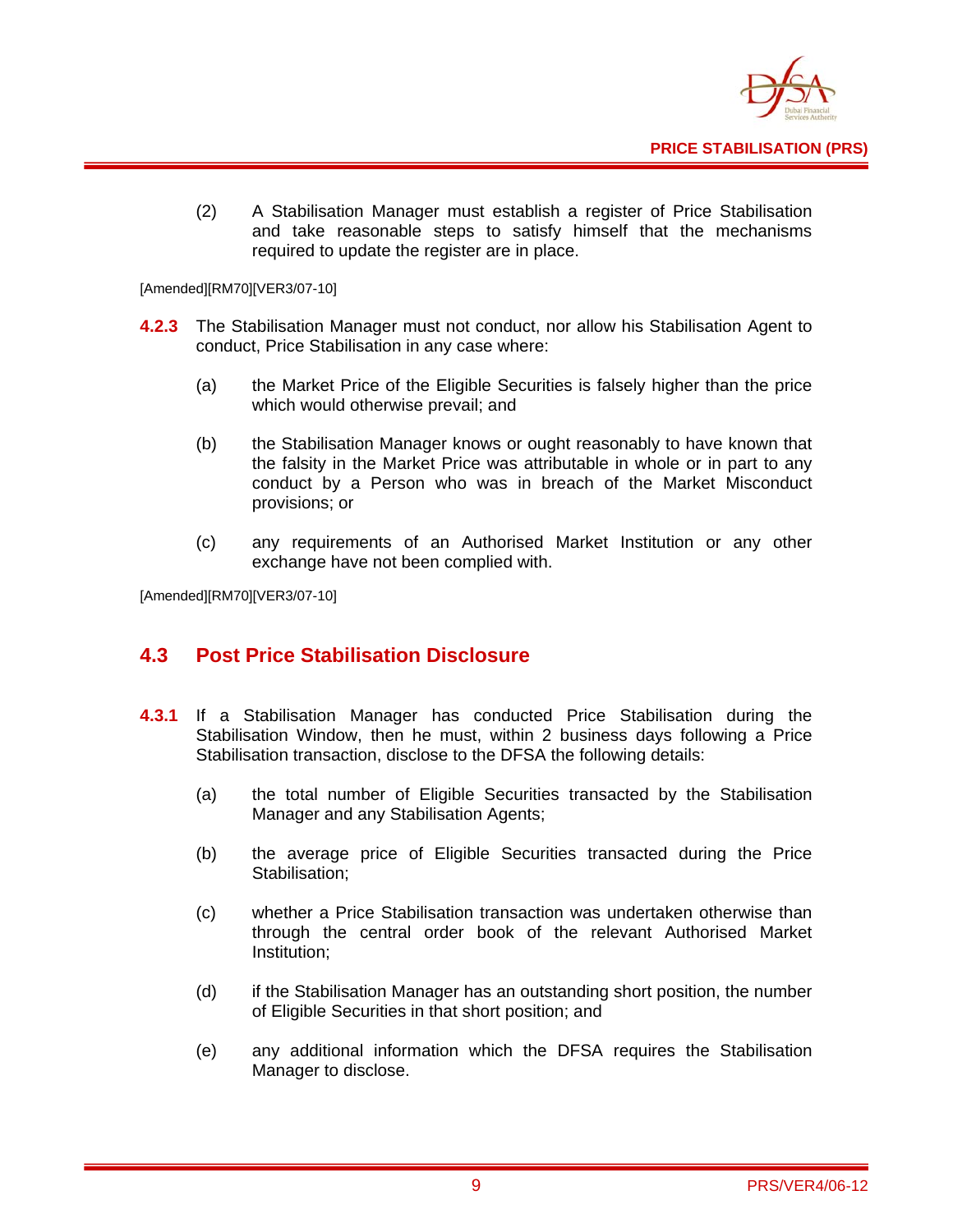

#### **Guidance**

Rule 4.3.1 requires a Stabilisation Manager to disclose to the DFSA details of each Price Stabilisation transaction conducted during the Stabilisation Window. The purpose of this Rule is to provide the DFSA with an understanding of the level of price support afforded to the Eligible Securities during the Stabilisation Window and the manner in which Price Stabilisation occurred.

[Added][RM70][VER3/07-10]

- **4.3.2** If a Stabilisation Manager has conducted Price Stabilisation during the Stabilisation Window, then he must within 2 business days following the end of the Stabilisation Window disclose to the market the following details: [Amended][VER2/02-07][RM42/07]
	- (a) the total number of Eligible Securities bought by the Stabilisation Manager and any Stabilisation Agents during the Stabilisation Window and the date of the first and last stabilisation transactions;
	- (b) the average price of Eligible Securities bought on market during the Stabilisation Window;
	- (c) whether a Price Stabilisation transaction was undertaken otherwise than through the central order book of the relevant Authorised Market Institution;
	- (d) if the Stabilisation Manager has an outstanding short position, the number of Eligible Securities in that short position; and
	- (e) any additional information which the DFSA requires the Stabilisation Manager to disclose.

#### **Guidance**

Rule 4.3.2 requires a Stabilisation Manager to disclose to the market details of the Price Stabilisation support conducted during the Stabilisation Window. The purpose of this Rule is to provide the market with an understanding of the level of price support afforded to the Eligible Securities during the Stabilisation Window.

[Amended][RM70][VER3/07-10]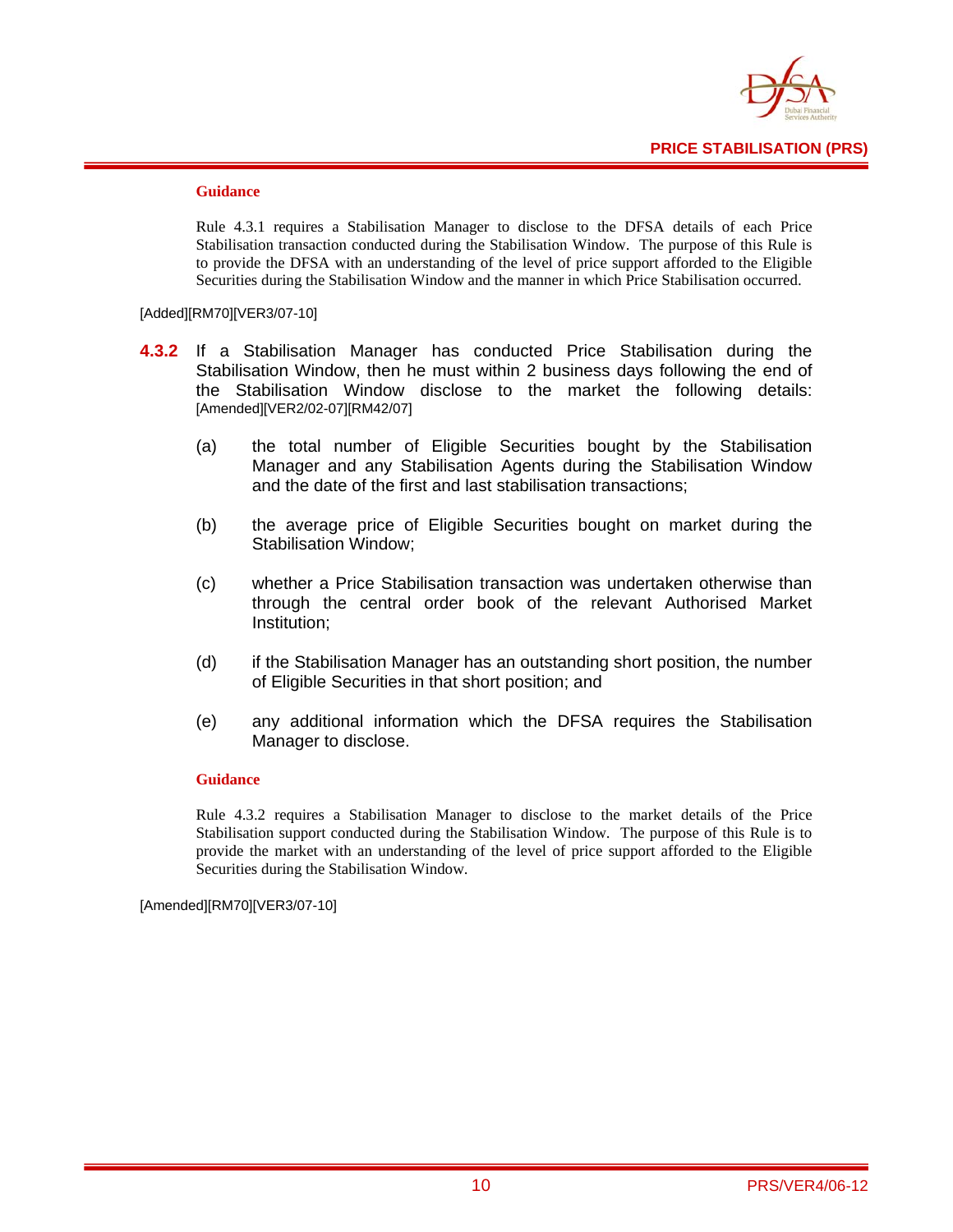

## **5 REGISTER**

## **5.1 Application**

**5.1.1** This chapter applies to a Stabilisation Manager and is of relevance to his Stabilisation Agents.

## **5.2 The creation and maintenance of the Register**

- **5.2.1** The Stabilisation Manager must, before carrying out any Price Stabilisation:
	- (a) create a register to record the details relating to the Price Stabilisation as required by this chapter; and
	- (b) establish and implement systems and controls to keep the register updated.
- **5.2.2** The Stabilisation Manager must ensure that the register contains either on a realtime or daily updated basis the following information:
	- (a) the names and contact details of all Stabilisation Agents appointed by him;
	- (b) details of the appointment of each Stabilisation Agent, including the date of the appointment;
	- (c) the general terms and instructions (including details of the price floor and Stabilisation Window) determined by the Stabilisation Manager for his Stabilisation Agents and the date and time of the communication, variation or revocation of that information and instructions;
	- (d) details of all correspondence passing between the Stabilisation Manager and his Stabilisation Agent relating to the Price Stabilisation, including all instructions and variations or revocation of appointments;
	- (e) each and every transaction undertaken by the Stabilisation Manager and Stabilisation Agent in the course of the Price Stabilisation, including not but limited to the following transaction details:
		- (i) the type of Eligible Securities;
		- (ii) the price;
		- (iii) the size;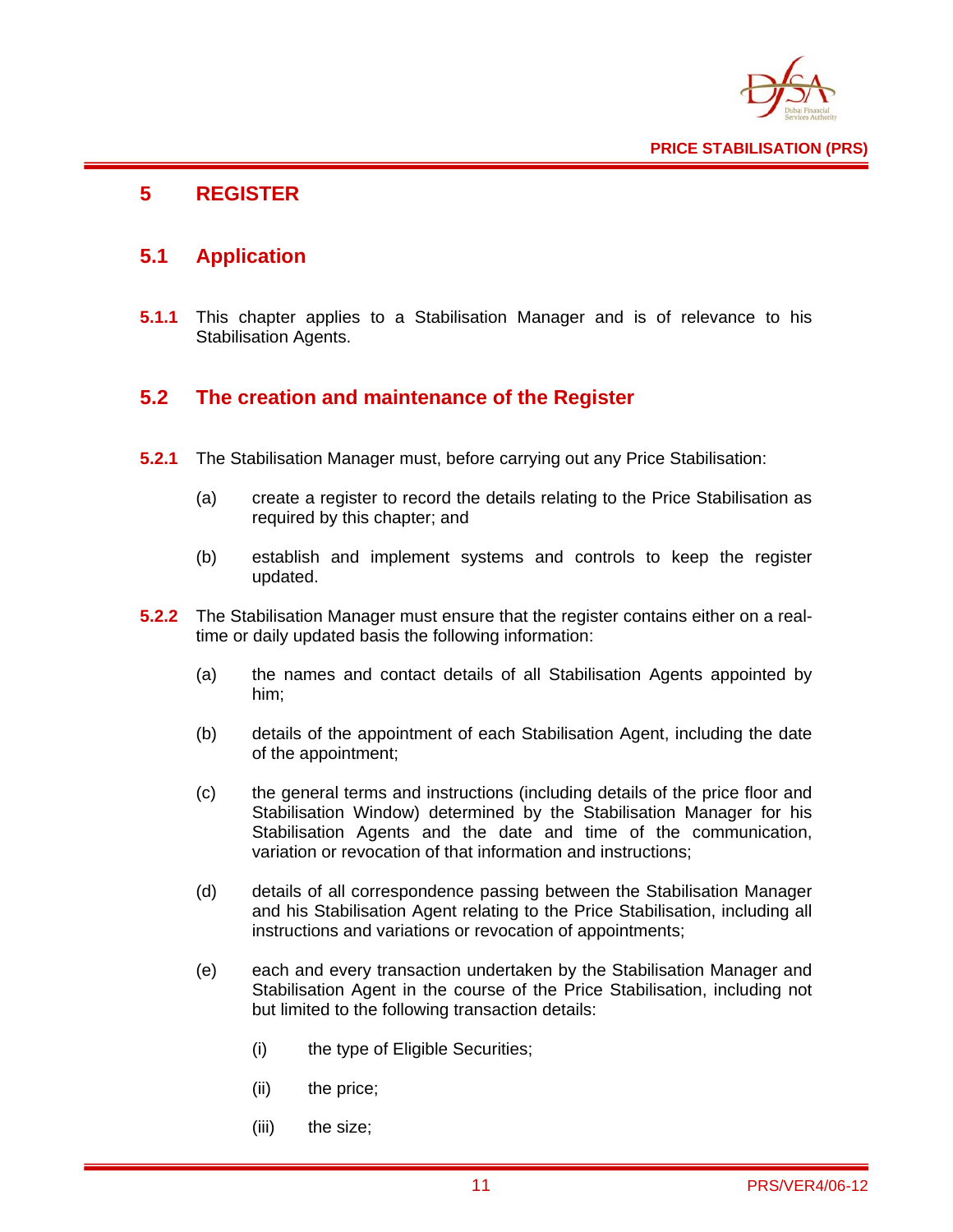

- **PRICE STABILISATION (PRS)**
- (iv) whether the transactions were undertaken on or off the central order book of the relevant Authorised Market Institution;
- (v) the date and time;
- (vi) details of the counterparty (if known); and
- (vii) details of the allotment of the Eligible Securities.

#### **Guidance**

- 1. Rule 5.2.2 (e)(vi) acknowledges that some market structures, for example anonymous order books or anonymous indications of interest, cause the identity of counterparties to sometimes be unknown prior to the effecting of transactions.
- 2. Rule 5.2.2 also accepts that some participants in the Price Stabilisation may have accrued uneconomic positions during stabilisation and therefore permits a single transaction, probably at the end-of day, to 'square-off' the positions between participants. The terms on which these transactions be carried may often be agreed in the terms of engagement between the Stabilisation Manager and his Stabilisation Agents. The DFSA may when inspecting records kept relating to stabilisation seek the rationale for any of these transactions and the price at which they were conducted.

#### [Amended][RM70][VER3/07-10]

**5.2.3** The Stabilisation Manager must keep the register in the English language and keep it in a location that would allow for it, or a certified copy, to be available within a reasonable time to any person permitted by these Rules to inspect it.

#### **Guidance**

Reasonable time generally means no more than three business days from the time of request.

- **5.2.4** The following persons are permitted to inspect the register upon written request:
	- (1) the DFSA;
	- (2) the Authorised Market Institution upon which the relevant Securities are traded; and
	- (3) any other person that the DFSA considers appropriate.

[Amended][RM70][VER3/07-10]

- **5.2.5** During the Stabilisation Window and within three months from the end, the Stabilisation Manager must, on any business day, permit the Issuer of the Eligible Securities to which this chapter applies to inspect that part of the register kept in accordance with Rule 5.2.2(e). [Amended][RM70][VER3/07-10]
- **5.2.6** The Stabilisation Manager must keep the register for a period of six years from the end of the Stabilisation Window.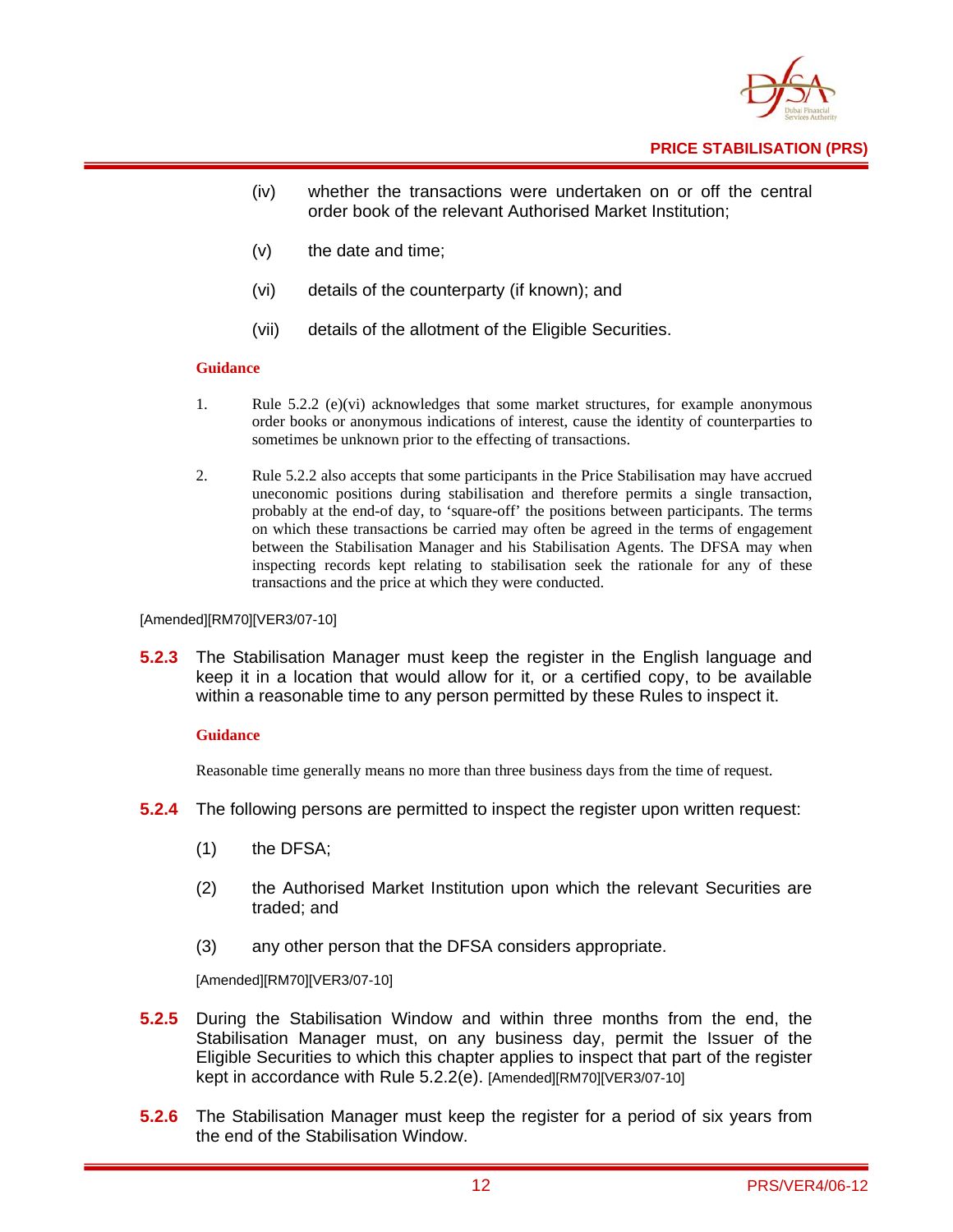

## **6 DUAL-LISTINGS AND PRICE STABILISATION ACTIVITIES**

## **6.1 Application**

- **6.1.1** (1) This chapter applies to a Person who carries out Price Stabilisation of dual-listed Eligible Securities.
	- (2) For the purposes of (1), "dual-listed Eligible Securities" are Eligible Securities which are listed concurrently on an Authorised Market Institution and on an exchange in a jurisdiction other than the DIFC.

[Amended][RM70][VER3/07-10]

#### **Guidance**

"Dual-listed Eligible Securities" in Rule 6.1.1(2) would, in relation to one listed security, include Certificates (e.g. global depository receipts) and Warrants over the other listed security. [Added][RM70][VER3/07-10]

## **6.2 Price Stabilisation in the DIFC**

[Amended][RM70][VER3/07-10]

- **6.2.1** (1) Subject to (2), a Person who conducts Price Stabilisation of dual-listed Eligible Securities in the DIFC must comply with PRS.
	- (2) A Person who conducts Price Stabilisation in the DIFC of dual-listed Eligible Securities may, where the non-DIFC jurisdiction is a Recognised Jurisdiction and where the prior consent of the DFSA has been obtained, conduct such Price Stabilisation in accordance with the law of that Recognised Jurisdiction.
	- (3) The DFSA may attach conditions to the consent in (2).

[Deleted and Replaced][RM70][VER3/07-10]

#### **Guidance**

This Rule allows a Person who is acting as a Stabilisation Manager in respect of a dual-listing of Eligible Securities to rely on this chapter or on the laws of Recognised Jurisdiction to conduct those activities. The Rule is designed to provide Stabilisation Managers with some limited flexibility in respect of their activities in the DIFC, so long as those activities are adequately regulated. [Amended][RM70][VER3/07-10]